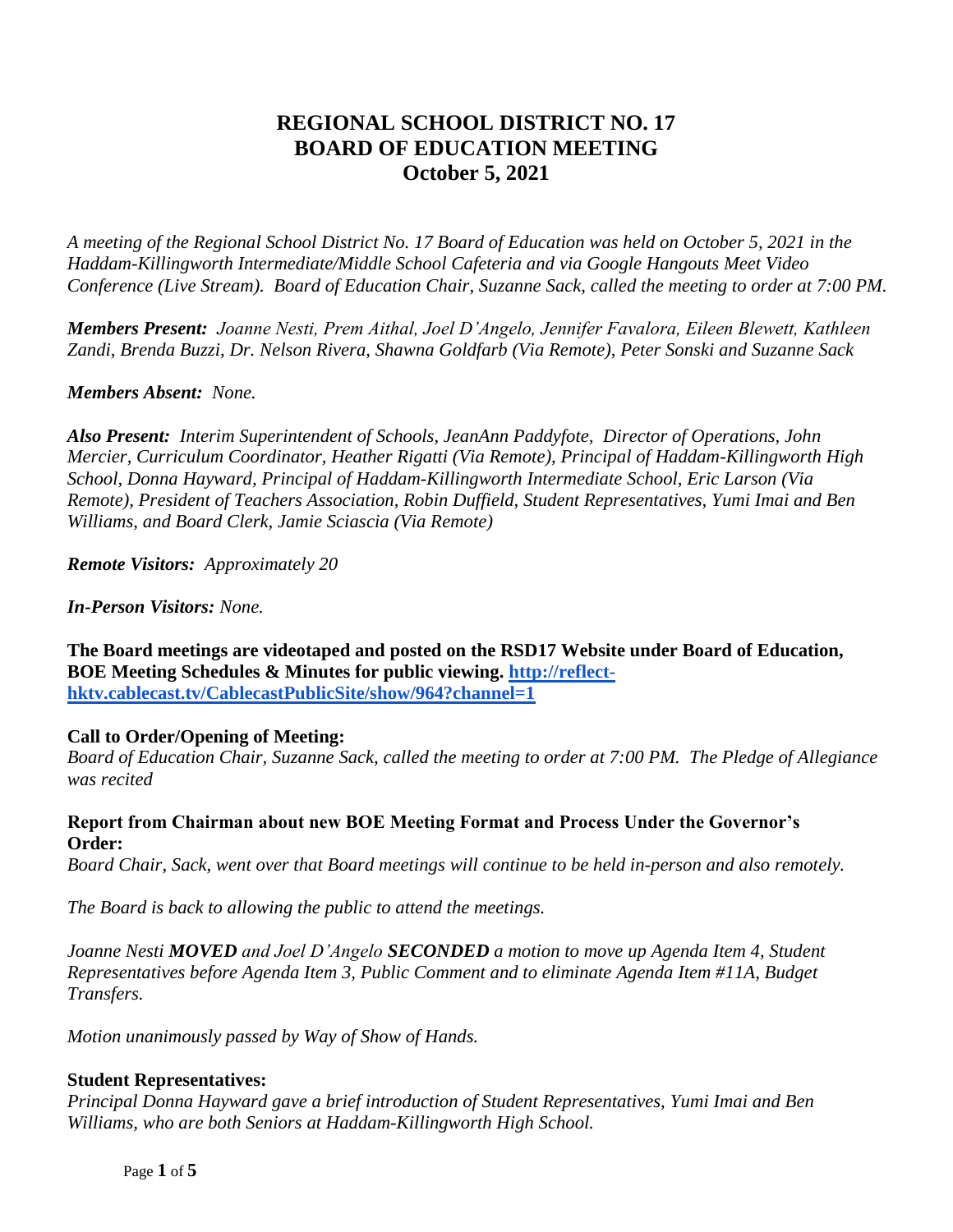*They spoke about 8th Grade Preview Night, HK Drama will be presenting the play Clue this Fall, October 14th is National Honor Society Induction, Strong Fall Sports Season and Cougar Nation App.*

*Principal Donna Hayward, Student Representatives, Yumi Imai and Ben Williams left the meeting at approximately 7:05 p.m.*

**Public Comment:** *None.*

#### **Board Committee Reports and Future Meetings**

- **A. Facilities Subcommittee**  *No Report.*
- **B. Finance Subcommittee** *No Report.*
- **C. Policy Subcommittee** *Joanne Nesti will update the Board below under New Business, Item C.*
- **D. Communications Subcommittee** *No Report.*

### **E. Personnel and Evaluation Subcommittee**

 *Board Chair, Suzanne Sack. updated the Board. She spoke on the Transition Plan between the Interim Superintendent and newly appointed Superintendent which was presented that JeanAnn would stay on to work on the Employee Handbook, Job Descriptions, Policies, Pandemic Support, three position needed: Human Resources Generalist, Assistant Superintendent, Administrative Assistant to the Assistant Superintendent, costs of implementation of same and creating an Organizational Chart/Strategic Plan. She briefly spoke about Committee meeting dates.*

*Board Chair, Sack, asked that the Communications Committee take a look at the frequency of the Board and Committee meeting dates, as well as to make sure the Committees time is used efficiently associated with the Superintendent. The Board had discussion in length regarding same.*

### **F. Curriculum Subcommittee**

*No Report.*

### **G. Strategic Planning Subcommittee**

*Prem Aithal updated the Board. He thanked Laurie Kimbrel for her work, Principal Eric Larson and Principal Dolores Bates for their hospitality of using their School facility. Prem spoke briefly about holding the next set of Focus groups remotely. A survey will be sent out to the Community shortly.* 

### **Board Liaison Reports:**

- **A. Healthy Communities – Healthy Kids Council**
	- *No Report. The Pumpkin Run will be at the end of the October.*

### **B. LEARN**

*No Report.*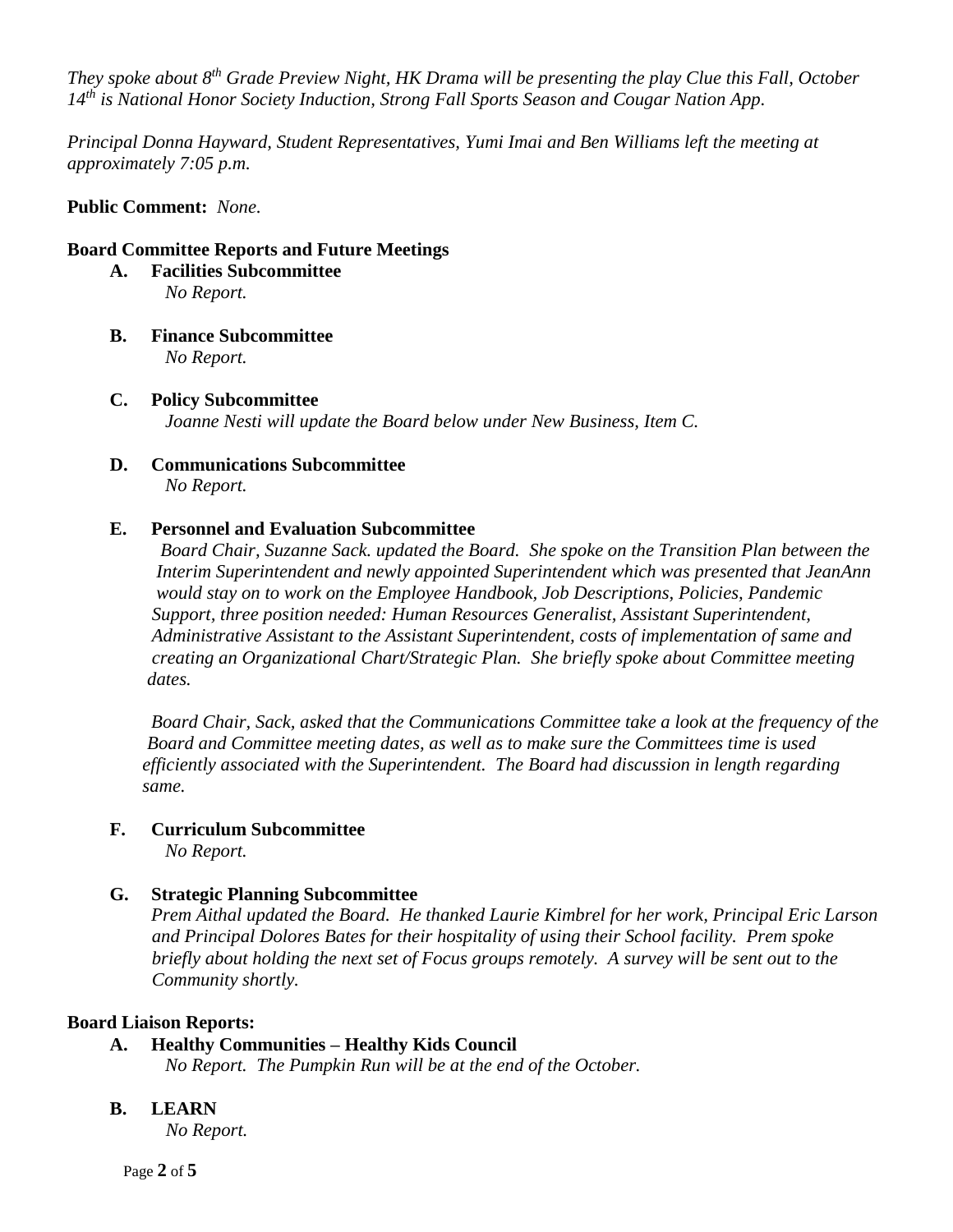- **C. Park & Recreation** *No Report.*
- **D. Haddam Board of Selectmen** *No Report.*
- **E. Killingworth Board of Selectmen** *No Report.*

**Consent Agenda:**

- **A. Approval of Minutes for the September 7, 2021 Board of Education Meeting**
- **B. Approval of Minutes for the September 21, 2021 Board of Education – Education Session Meeting**
- **C. Approval of a donation of \$140.00 from Rochester Institute of Technology to be deposited in the Technology Education Grant Fund. Submitted from Donna Hayward, Principal of Haddam- Killingworth High School.**
- **D. Approval of a donation in the amount of \$100.00 from the Haddam Women's Junior Club to be deposited into the Student Activity Fund. Submitted from Eric Larson, Principal of Haddam- Killingworth Intermediate School.**
- **E. Approval of a donation in the amount of \$100.00 from the Haddam Women's Junior Club to be deposited into the Student Activity Fund. Submitted from Dolores Bates, Principal of Haddam- Killingworth Middle School.**

*Board Member, Joanne Nesti, asked that Consent Items A-B be taken out of the Consent Agenda.*

*Brenda Buzzi MOVED and Joel D'Angelo SECONDED a motion to accept Consent Items C, D, & E with gratitude.*

*Motion passed unanimously by Way of Show of Hands.*

*Board Member, Joanne Nesti, asked that the September 21st be revised under the Facilities Report and under the PDEC Report.*

*Joanne Nesti MOVED and Prem Aithal SECONDED a motion to approve the Minutes of September 7, 2021 as is, and approve the Minutes of September 21, 2021 as amended relating to the Facilities Report that the Tectron Assessment Report will come back to the Facilities Committee on October 18th not the Board and under the PDEC Report the word "Flexibilities" should replace the acronym of the Committee.*

*Motion passed unanimously by Way of Show of Hands.*

# **Old Business:** *None.*

### **New Business:**

# **A. 2022 BOE Meeting Schedule (First Read)**

*Board Chair, Sack, updated the Board. She stated how this is the First Read of the 2022 BOE Meeting Schedule. This item will appear on a later Agenda to be approved by the Board.*

### **B. Adopt Flexibilities within the Connecticut Guidelines for Educator Evaluation 2017 (Flexibilities**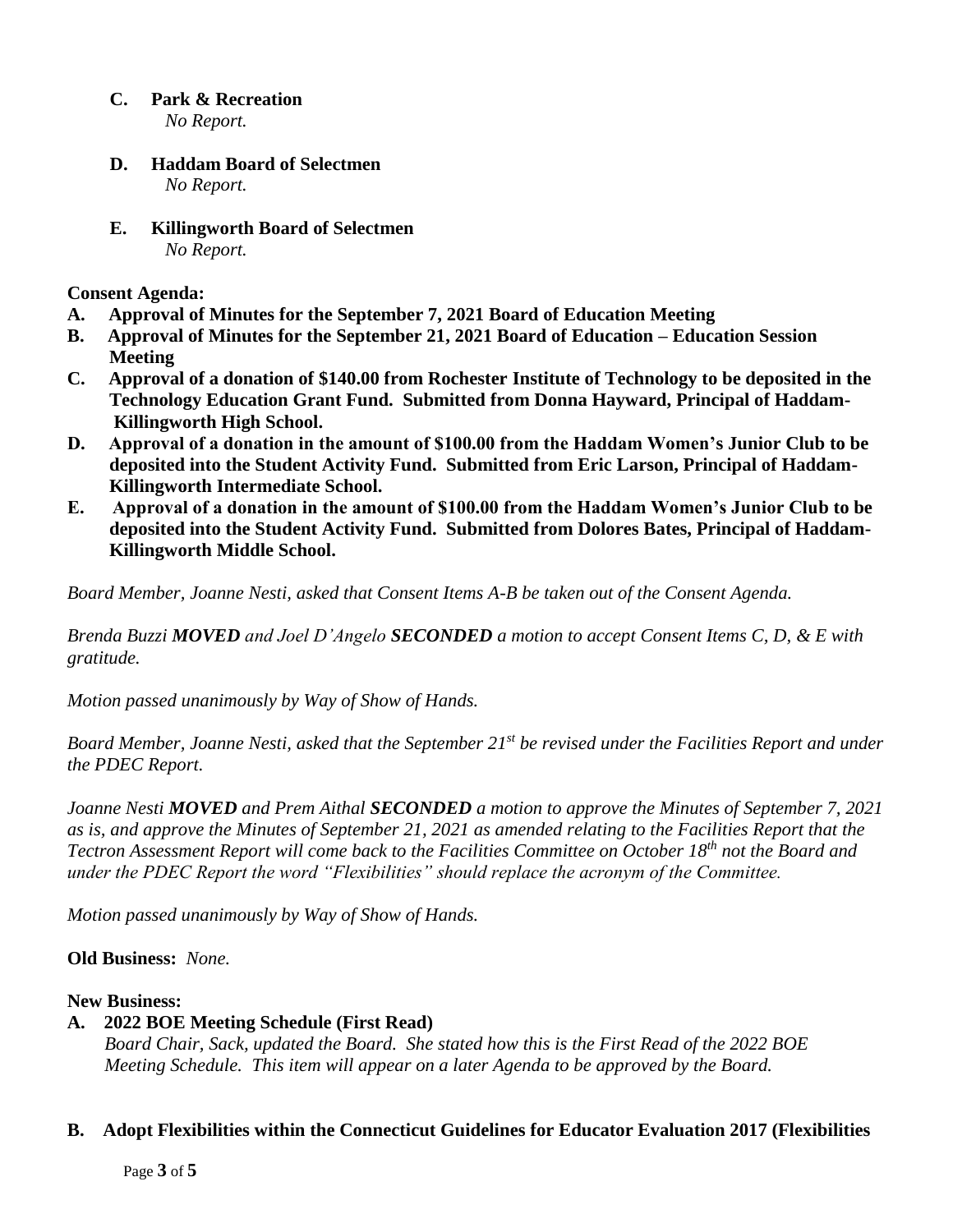### **2021-2022) for the 2021-2022 school year.**

*Interim Superintendent, Dr. JeanAnn Paddyfote updated the Board. She spoke about her recommendation to the Board to Adopt Flexibilities for the 2021-22 school year. Robin Duffield updated the Board on Flexibilities. Eric Larson updated the Board on Flexibilities.*

*Brenda Buzzi MOVED and Kathy Zandi SECONDED a motion to adopt Flexibilities with the Connecticut Guidelines for Educator Evaluation 2017 for the 2021-22 School Year and to amend the RSD17 Educator Evaluation and Support Plan and to incorporate the Flexibilities 2021-22.*

*Motion passed unanimously 11-0-0 by the following Votes:*

| Kathleen Zandi                  | <b>YES</b>        | Shawna Goldfarb YES $\sqrt{}$ |             |
|---------------------------------|-------------------|-------------------------------|-------------|
| Peter Sonski                    | <b>YES</b><br>NO. | Jennifer Favalora YES         | NΟ          |
| Dr. Nelson Rivera YES $\sqrt{}$ | NO.               | Joel D'Angelo                 | YES<br>NO.  |
| Eileen Blewett                  | YES.<br>NO.       | Brenda Buzzi                  | YES.<br>NO. |
| Joanne Nesti                    | YES<br>NO.        | Prem Aithal                   | YES<br>NO.  |
|                                 |                   | <b>Suzanne Sack</b>           | YES<br>N()  |

### **C. Consent Agenda - Policy (First Read)**

 *Joanne Nesti updated the Board. She spoke about the number of policies that will be deleted from Series 6000, and briefly spoke on Curriculum and Aquatic policy language.*

### **Items of Information from the Superintendent:**

### **A. Legislative Update**

 *Interim Superintendent, Dr. JeanAnn Paddyfote, updated the Board. She spoke about 75 Legislative acts that were passed, 47 of which need to be implemented this year. Dr. Paddyfote will send them to the Board.*

### **B. Personnel Report**

*Interim Superintendent, Dr. JeanAnn Paddyfote, updated the Board. She advised if anyone has any questions regarding same, to contact her directly.*

### **C. Enrollment Report**

*Interim Superintendent, Dr. JeanAnn Paddyfote, updated the Board. She spoke about how the Enrollment Report has been provided in the Board packet. This is the uncertified version. She advised if anyone has any questions regarding same, to contact her directly.*

### **Board Discussion/News/Suggestions:**

*Board Chair, Sack, will follow up with Committee Board Chairs regarding following procedures for meetings in terms of being either fully remote and/or in-person.* 

### **Adjournment:**

*Board Chair, Sack, called for the meeting to adjourn at 8:12 PM.*

*Respectfully submitted,*